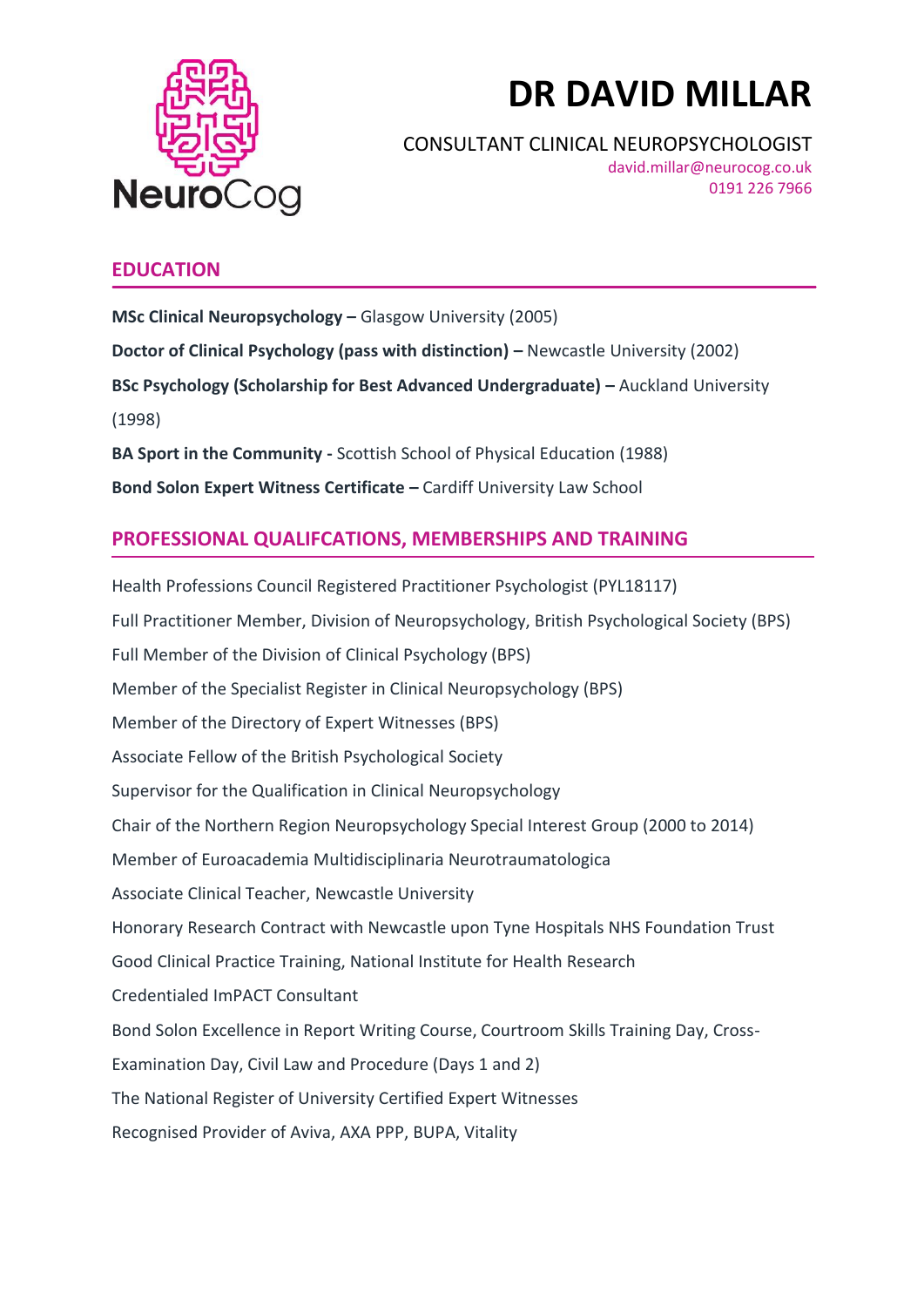# **EMPLOYMENT HISTORY**

# **Consultant Clinical Neuropsychologist and Director at NeuroCog**

### *(2012-present)*

- Provision of reports detailing rehabilitation potential
- Provision of expert witness reports
- Psychological assessment and psychotherapy to individuals, couples and families with mental health problems following neurological injury/illness
- Adapting cognitive behavioural therapy to suit the cognitive strengths and weakness of clients
- Rehabilitation of cognitive difficulties using compensatory strategies and cognitive retraining
- Application of technology to help overcome cognitive and behavioural difficulties
- Development and implementation of positive behaviour programmes to manage challenging behaviour
- Working with professional and amateur sports to help manage sports concussions. This includes working with Newcastle United, Carlisle United, Durham Women's Football, Newcastle Thunder, Newcastle University, and the British Horseracing Authority
- Lecturing in Clinical Neuropsychology on the Doctorate in Clinical Psychology course at Newcastle University. Teaching (concussion management) on the Sports and Exercise Course at Newcastle University.
- Managing and supervising the provision of psychological/neuropsychological services to other organisations. Working with those organisations to further develop their psychological services.
- Managing and supervising assistant psychologists to implement rehabilitation programmes
- Supervision of neuropsychology consultants working for NeuroCog
- Training and Consultation to professionals
- Design and implementation of business development projects
- Interviewing and recruitment of staff

## **Expert Witness**

*(2005-present)*

- Specialties in the assessment of adults who have suffered from neurological injury or illness in the context of Personal Injury Claims, Forensic Issues, and Family Proceedings
- Takes instructions from solicitors, case management companies, and insurance companies
- Experience of working with translators
- Assessing the cognitive, behavioural and emotional impact of neurological injury and illness using objective psychometric tools, clinical interview and medical history
- Giving expert opinion of the likely vocational and social impact of such injuries/illnesses and recommendations in relation to appropriate rehabilitation

## **Clinical Neuropsychologist (Adult Services),** Royal Victoria Infirmary

#### *(2008-2012)*

- Taking a leading role in a team that provided specialist neuropsychological assessment, formulation, and diagnosis of clients referred from the 20 neurologists and 13 neurosurgeons within the Regional Neurosciences Centre
- Assessment of clients presenting with a wide range of neurological conditions including but not limited to brain injury, epilepsy, Parkinson's disease, various forms of dementia, multiple sclerosis and mitochondrial disease
- Providing brief intervention to clients with cognitive and emotional difficulties and functional conditions
- Supervision of assistant psychologists, clinical neuropsychologists, and clinical psychologists within and out with the department